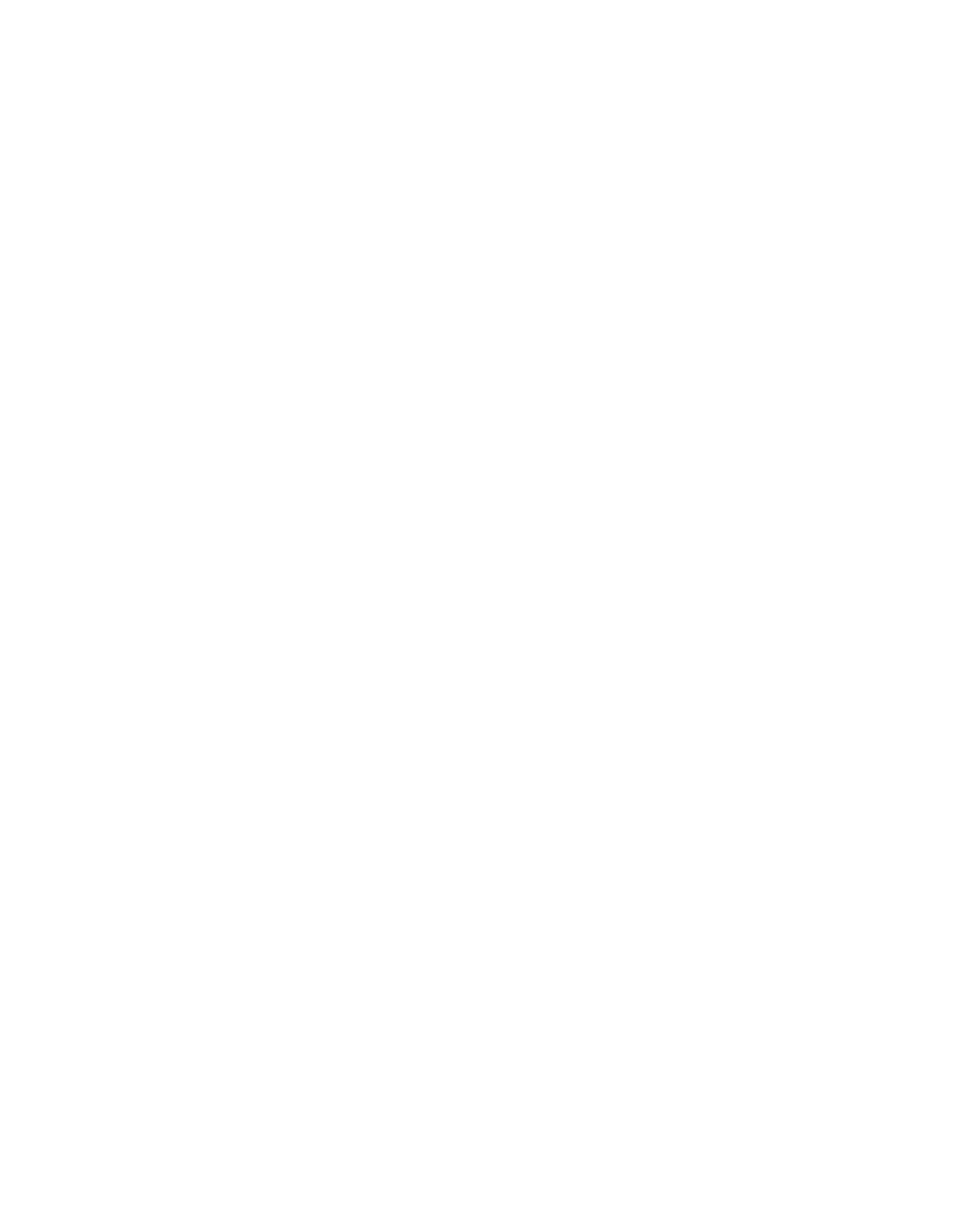# <span id="page-2-0"></span>**Table of Contents**

# **Contents**

|                | 1.<br>2.       |  |
|----------------|----------------|--|
|                | 3.<br>4.<br>5. |  |
| <b>B.</b>      |                |  |
|                | 1.<br>2.       |  |
| $\mathsf{C}$ . |                |  |
|                | 1.             |  |
|                | 2.             |  |
|                | 3.             |  |
|                | 4.             |  |
|                | 5.             |  |
|                |                |  |
|                | 1.             |  |
|                | 2.             |  |
| $E_{\rm{r}}$   |                |  |
|                | 1.             |  |
|                | 2.             |  |
|                | 3.             |  |
| $F_{\rm{H}}$   |                |  |
|                | 1.             |  |
|                |                |  |
|                | 1.             |  |
|                | 2.             |  |
|                |                |  |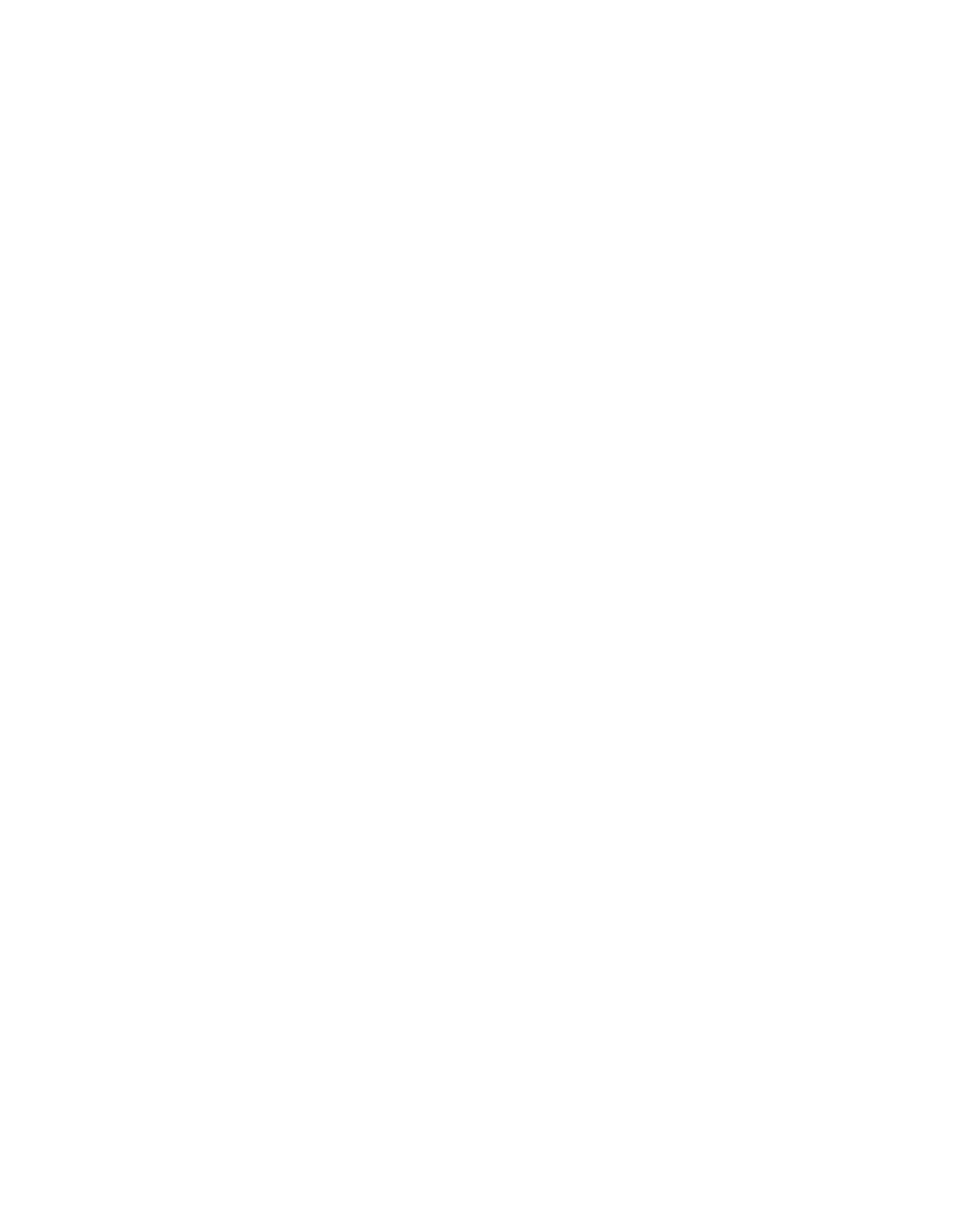# <span id="page-4-0"></span>**A. Purpose and Overview**

### <span id="page-4-1"></span>**1. Purpose of a Capital Improvement Plan**

A Capital Improvement Plan (CIP) is a multi-year planning instrument used to identify needs and financing sources for public infrastructure improvements. The purpose of a CIP is to facilitate the orderly planning of infrastructure improvements; to maintain, preserve and protect the City's existing infrastructure system; and to provide for the acquisition or scheduled replacement of equipment to ensure the efficient delivery of services to the community. The CIP is also used to ensure that capital improvements are fiscally sound and consistent with the goals and policies of the City Council and residents of Pleasant Ridge.

### <span id="page-4-2"></span>**2. CIP Process**

Preparation of the CIP is done under the authority of the Michigan Planning Enabling Act, PA 33 of 2008. By statute, the Planning Commission is the body charged with completing the CIP. The CIP is required to show those public structures and improvements in the general order of their priority that will be needed or desirable within the ensuing 6-year period. This CIP includes the 6 fiscal years beginning with FY 2018-19 and ending with FY 2023-24.

The CIP is dynamic and is updated annually. Each year a call for new projects is made, and all projects included in the CIP are reviewed. Adjustments may be made to existing projects based on changes in the amount of funding required, conditions, or timeline. A new year of programming is also added each year to replace the year funded in the annual operating budget.

### <span id="page-4-3"></span>**3. CIP and the Budget Process**

The CIP provides a vital link between the City's adopted plans and the budget. By identifying a list of capital projects, the CIP assists in creating short range annual budgets and long-range budget planning. The CIP process precedes the budget process and is used to develop the capital portion of the annual budget. Approval of the CIP by the Planning Commission does not mean that final approval is granted to all projects in the CIP. Rather, Planning Commission approval of the CIP is an acknowledgement that the CIP is a reasonable expectation for the future needs and funding availability of the City, and a prioritization of projects that should be completed.

The projects that are completed will also depend on funding availability. For example, a road project may have a lower priority ranking than a park project, but the road project may be funded first because there may be a dedicated funding source for the road project, such as the City's infrastructure millage. A project's funding depends on many factors – not only its merit, but also its location, cost, funding source, and logistics.

### <span id="page-4-4"></span>**4. Submitting and Reviewing of Projects**

The CIP process begins with a call for new projects. These projects may be submitted by elected and appointed City officials, City Staff, or residents. Once the projects are submitted, they are reviewed and ranked by City Staff before being presented to the Planning Commission for final review and approval.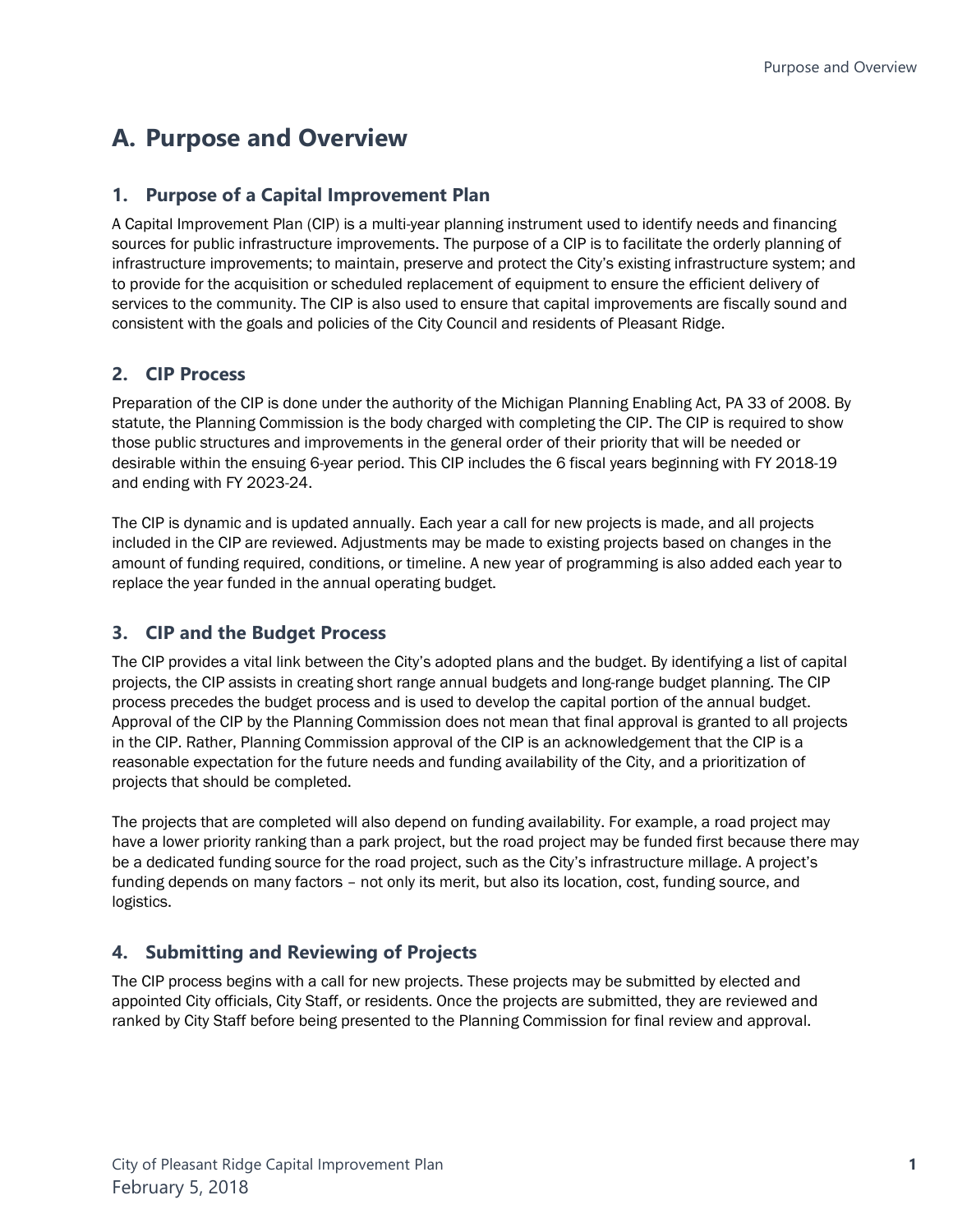### <span id="page-5-0"></span>**5. CIP Policy**

A capital improvement project is defined as a major, nonrecurring expenditure that includes one or more of the following:

- a. Any new construction of, addition to, or extension of a facility such as a public building, water/sanitary sewer mains, major/local roadways, or recreational facilities, provided that the cost is \$10,000 or more and that the improvement will have a useful life of three years or more.
- b. Any non-recurring rehabilitation of all or part of a building, its grounds, a facility, or equipment, provided that the cost is \$10,000 or more and the improvement will have a useful life of three years or more.
- c. Any purchase or replacement of major equipment to support City programs, provided that the cost is \$10,000 or more and will be coded to a capital asset account.
- d. Any planning, feasibility, engineering, or design study related to an individual capital improvement project or to a program that is implemented through individual capital improvement projects provided that the cost is \$10,000 or more and will have a useful life of three years or more.
- e. Any planning, feasibility, engineering, or design study costing \$25,000 or more that is not part of an individual capital improvement project or a program that is implemented through individual capital improvement projects.
- f. Any acquisition of land for a public purpose that is not part of an individual capital improvement project or program that is implemented through individual capital improvement projects provided that the cost is \$25,000 or more.
- g. All dollar values in the CIP, both revenues and expenditures, are in current year values.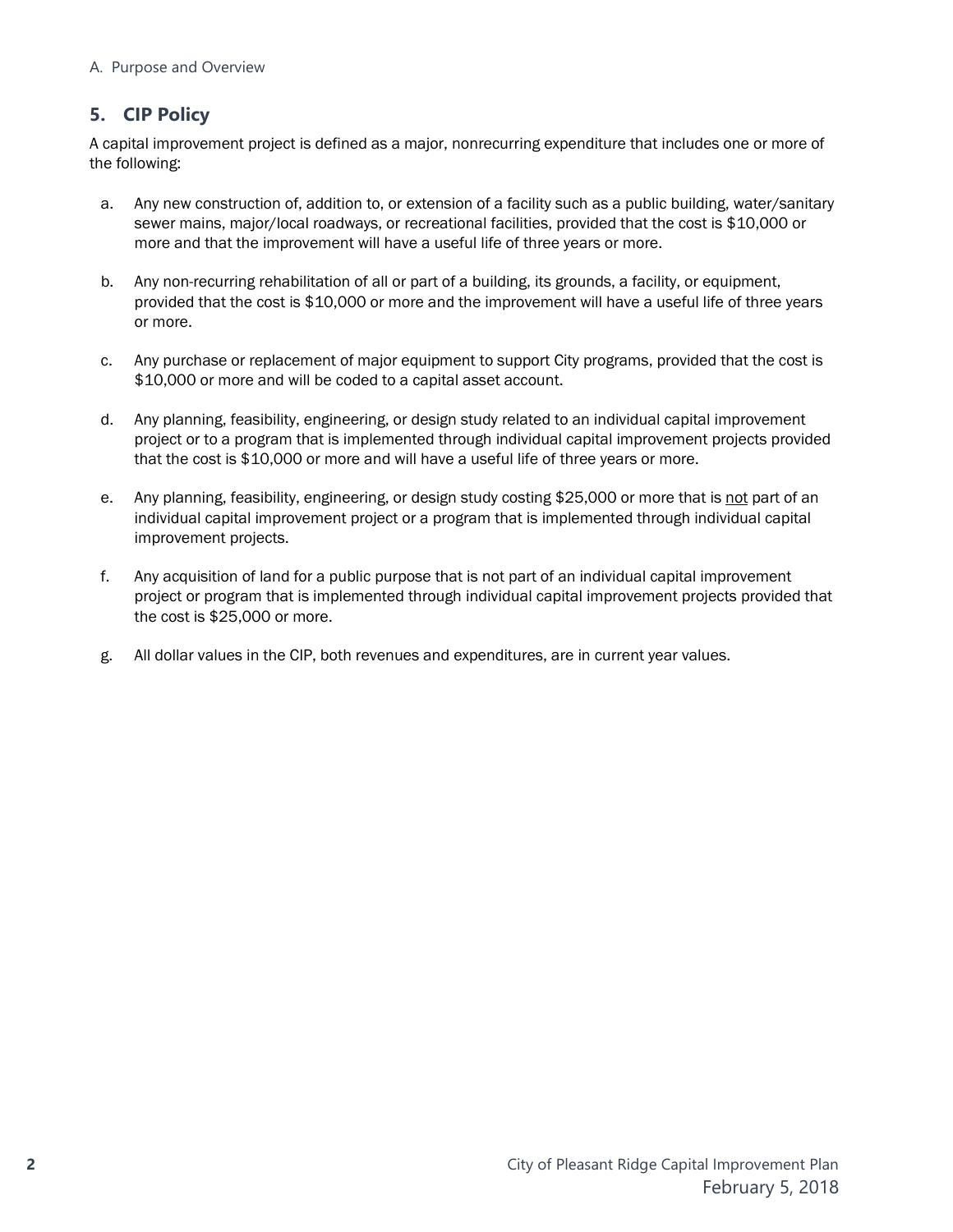### <span id="page-6-0"></span>**B. Facilities**

# <span id="page-6-1"></span>**1. City Commission Chambers Technology Upgrade** Year: 2018-19 **Estimated City Share: 100%** Estimated Project Cost: \$12,000 Estimated City Cost: \$12,000 Project Description: Retrofit Commission Chambers with technology upgrades to facilitate recording and broadcast of meetings, cable TV equipment upgrades, and built-in video display technology to allow for increased use of digital media during meetings. Funding Source: General fund, PEG fees **2. City Hall Energy Optimization** Year: 2018-19 Estimated City Share: 100% Estimated Project Cost: \$25,000 Estimated City Cost: \$25,000 Project Description: Complete building efficiency improvements to reduce energy usage.

<span id="page-6-2"></span>Funding Source: General fund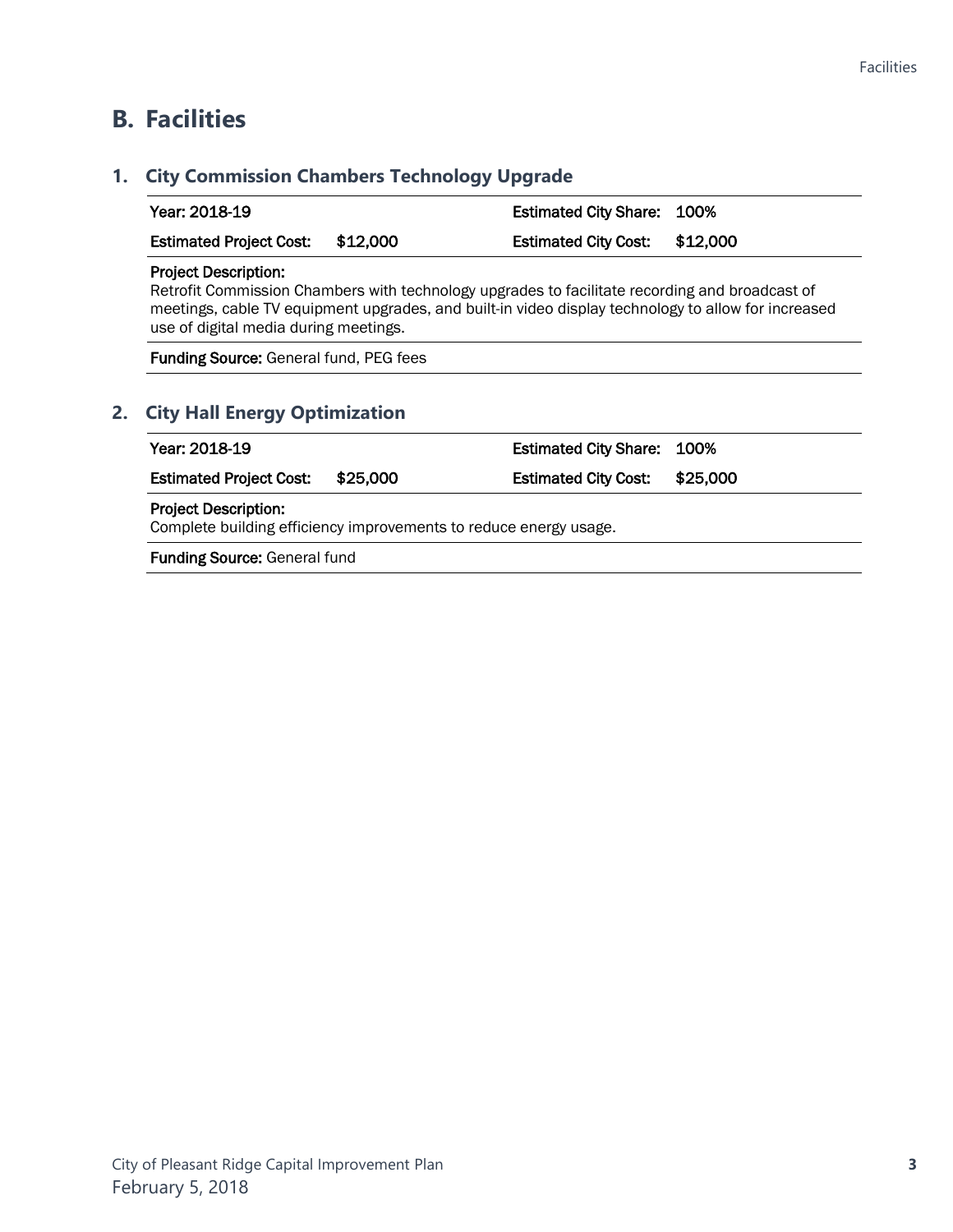# <span id="page-7-0"></span>**C. Infrastructure Projects**

#### <span id="page-7-1"></span>**1. Sidewalk Repair/Replacement**

<span id="page-7-2"></span>

| Year: 2017-2023                             |          | <b>Estimated City Share:</b> | 100%                                                                                                  |
|---------------------------------------------|----------|------------------------------|-------------------------------------------------------------------------------------------------------|
| <b>Estimated Project Cost:</b>              | \$15,000 | <b>Estimated City Cost:</b>  | \$15,000                                                                                              |
| <b>Project Description:</b><br>on-going.    |          |                              | Repair and replace public sidewalks. The program is expected to be funded at \$15,000 per year and is |
| <b>Funding Source: General fund</b>         |          |                              |                                                                                                       |
| <b>Street Tree Planting</b>                 |          |                              |                                                                                                       |
| Year: 2017-2023                             |          | <b>Estimated City Share:</b> | 100%                                                                                                  |
| <b>Estimated Project Cost:</b>              | \$10,000 | <b>Estimated City Cost:</b>  | \$10,000                                                                                              |
| <b>Project Description:</b>                 |          |                              | Conduct street tree planting. The program is expected to be funded at \$10,000 per year and is on-    |
| going.                                      |          |                              |                                                                                                       |
| <b>Funding Source: General fund</b>         |          |                              |                                                                                                       |
| <b>Ridge/Indiana/Bermuda Reconstruction</b> |          |                              |                                                                                                       |
| Year: 2018-19                               |          | <b>Estimated City Share:</b> | 100%                                                                                                  |

<span id="page-7-3"></span>Funding Source: Infrastructure millage, major street fund, local street fund

#### <span id="page-7-4"></span>**4. Woodward Streetscape Improvements**

| Year: 2017-21                  |           | <b>Estimated City Share: 100%</b> |           |
|--------------------------------|-----------|-----------------------------------|-----------|
| <b>Estimated Project Cost:</b> | \$240,000 | <b>Estimated City Cost:</b>       | \$150,000 |

#### Project Description:

Refresh the Woodward streetscape to maintain and improve the decorative pavers and sidewalks, incorporate landscaping and plantings, add stormwater infiltration, and improve existing transit stops with shelters and other elements to improve the Woodward streetscape.

Funding Source: DDA, transportation and/or storm water management grant funding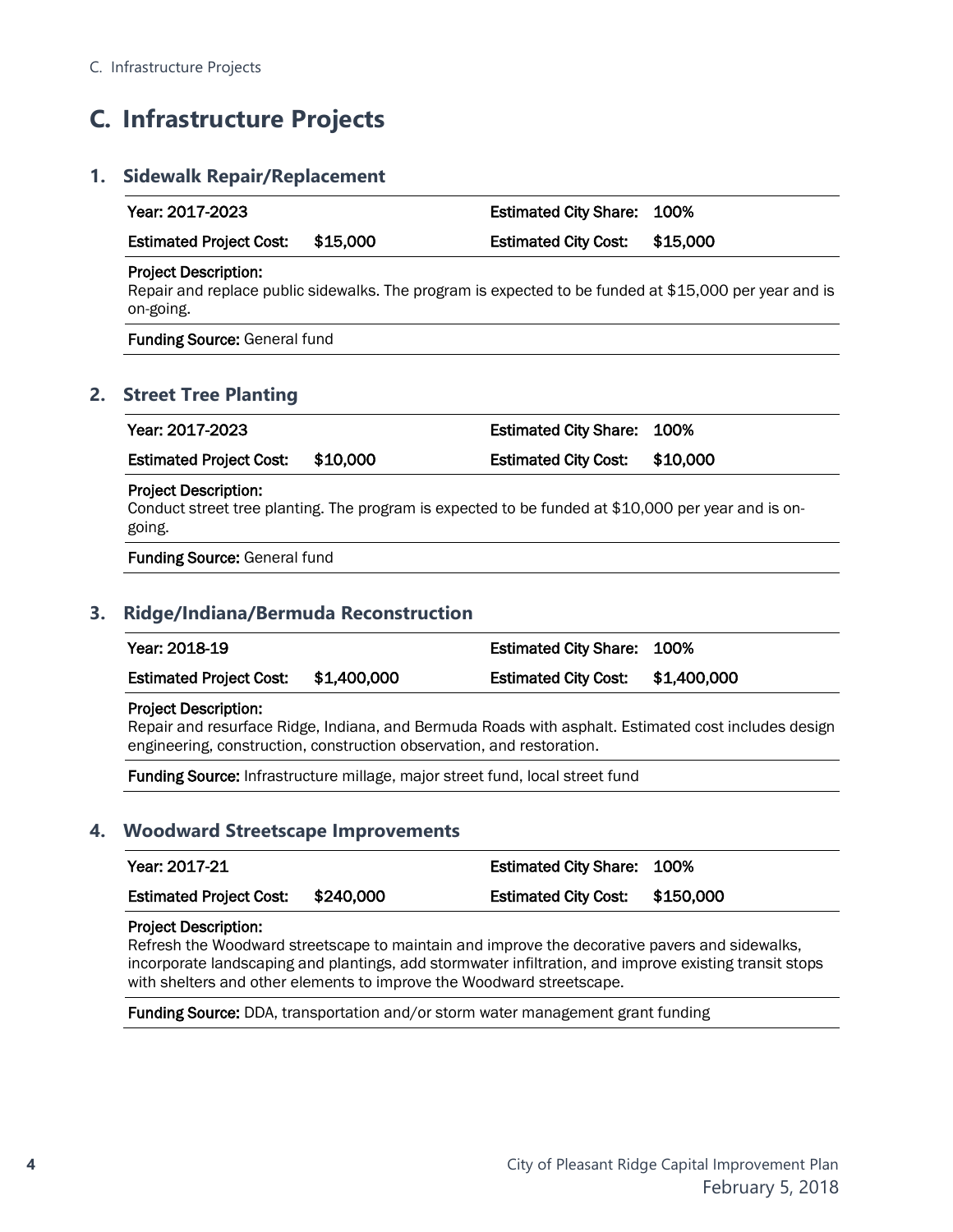### <span id="page-8-0"></span>**5. Woodward Parking Bay Reconstruction**

| Year: 2020-21                               |  | <b>Estimated City Share: 100%</b> |  |
|---------------------------------------------|--|-----------------------------------|--|
| <b>Estimated Project Cost:</b><br>\$150,000 |  | Estimated City Cost: \$150,000    |  |
| <b>Project Description:</b>                 |  |                                   |  |

Repair and reconstruct on-street parking bays along east side of Woodward.

Funding Source: Major street fund, infrastructure millage, DDA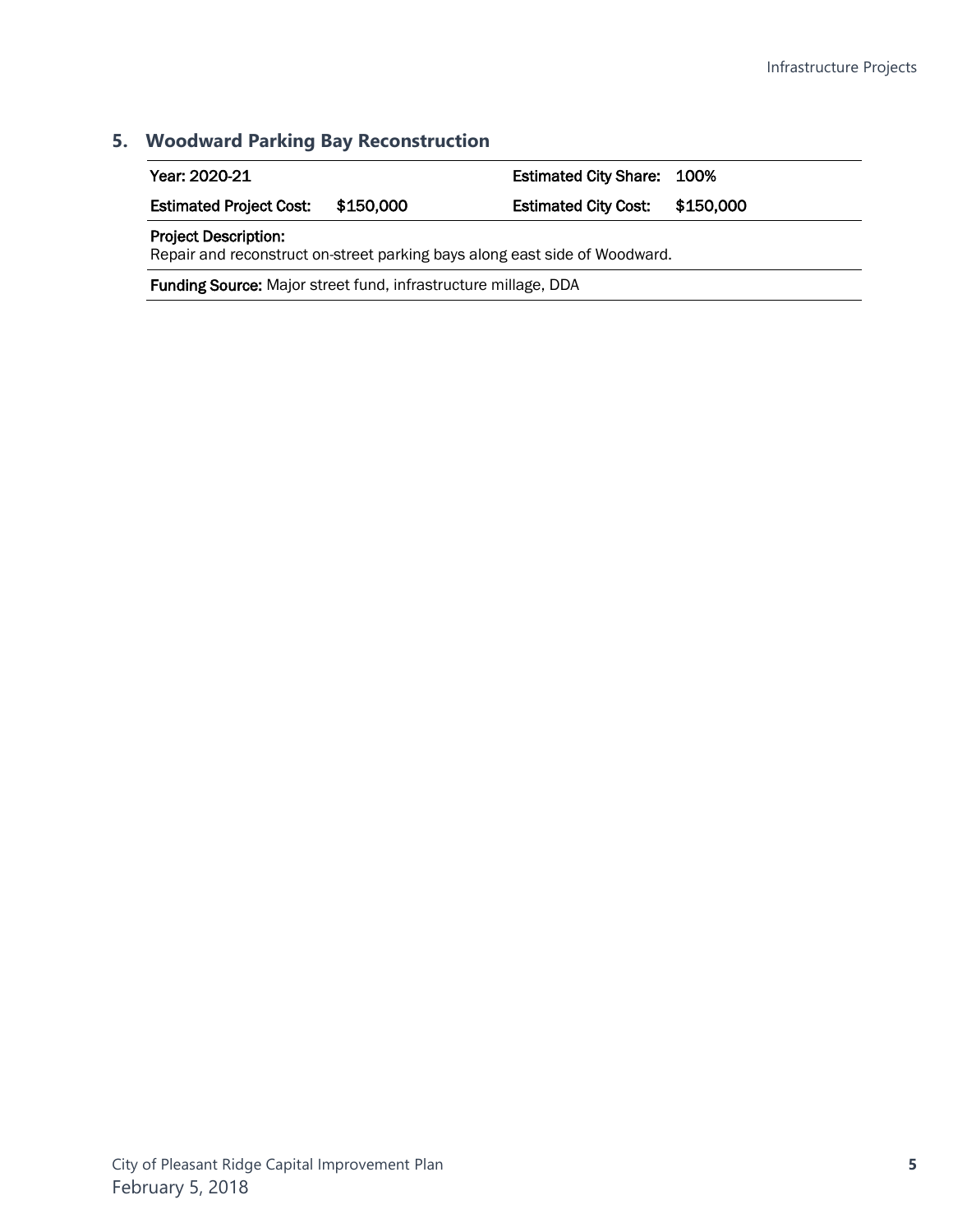# <span id="page-9-0"></span>**D. Parks and Recreation**

#### <span id="page-9-1"></span>**1. Park and Facility Improvements (Ongoing)**

| Year: 2017-23                    |  | <b>Estimated City Share: 100%</b> |  |
|----------------------------------|--|-----------------------------------|--|
| Estimated Project Cost: \$70,000 |  | Estimated City Cost: \$55,000     |  |

#### Project Description:

Annual capital improvements to parks Citywide. The \$55,000 figure is based on a cost estimate that includes the following projects:

- Repair the Memorial Park fountain (\$15,000)
- Gainsboro Park pathway lighting (\$100,000)
- Victory Park nature play area (\$25,000)
- Gainsboro Park pavilion (\$55,000)
- Community Center big room update (\$150,000)

These projects total \$325,000, which is equal to \$65,000 annually over a 5-year period. Other organizations such as the Garden Club and the Foundation have expressed interest in sponsoring projects, and will likely participate in funding some of the projects. The order in which these projects are completed will be determined in conjunction with the Garden Club and Foundation, and also as part of the upcoming Recreation Master Plan update which will commence in the spring/summer of 2018.

Funding Source: Parks improvement millage, general fund, Garden Club, Foundation

### <span id="page-9-2"></span>**2. Pool Capital Improvements/Repairs**

| Year: 2018-19, 2020-21,<br>2022-23 |          | <b>Estimated City Share: 100%</b>                                                             |  |
|------------------------------------|----------|-----------------------------------------------------------------------------------------------|--|
| <b>Estimated Project Cost:</b>     | \$20.000 | Estimated City Cost: \$20,000                                                                 |  |
| <b>Project Description:</b>        |          | Ongoing general improvements and maintenance to the nool and associated structures (equipment |  |

Ongoing general improvements and maintenance to the pool and associated structures/equipment.

Funding Source: Community center operating millage, general fund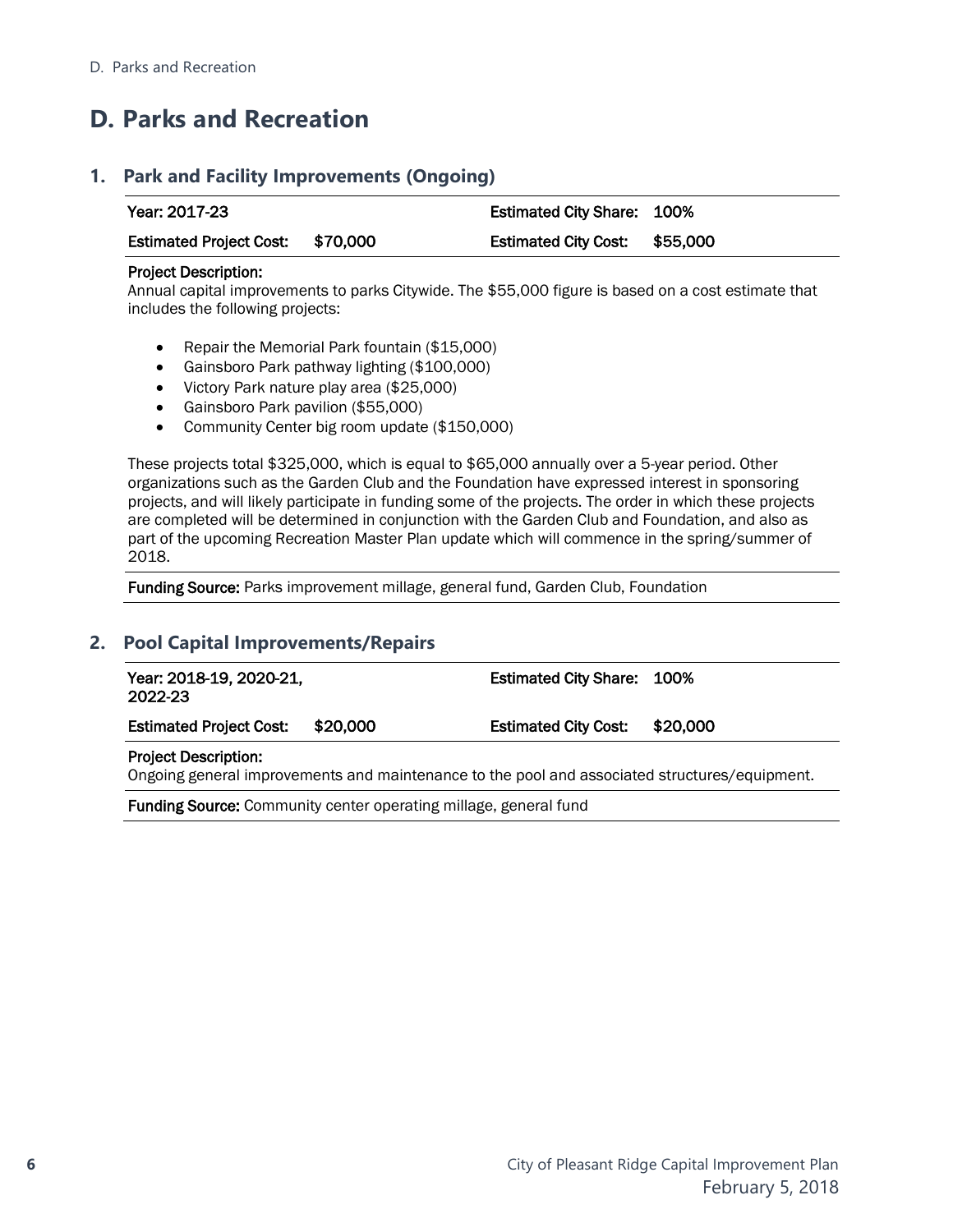# <span id="page-10-0"></span>**E. Police**

### <span id="page-10-1"></span>**1. Capital Improvements**

<span id="page-10-3"></span><span id="page-10-2"></span>

| Year: Ongoing                                                                     |          | <b>Estimated City Share:</b> | 100%     |  |  |  |
|-----------------------------------------------------------------------------------|----------|------------------------------|----------|--|--|--|
| <b>Estimated Project Cost:</b>                                                    | \$10,000 | <b>Estimated City Cost:</b>  | \$10,000 |  |  |  |
| <b>Project Description:</b><br>Ongoing upkeep and replacement of police equipment |          |                              |          |  |  |  |
| Funding Source: General fund                                                      |          |                              |          |  |  |  |
| <b>New Police Cruiser</b>                                                         |          |                              |          |  |  |  |
| Year: 2020-21                                                                     |          | <b>Estimated City Share:</b> | 100%     |  |  |  |
| <b>Estimated Project Cost:</b>                                                    | \$40,000 | <b>Estimated City Cost:</b>  | \$40,000 |  |  |  |
| <b>Project Description:</b><br>Replace outgoing police cruiser                    |          |                              |          |  |  |  |
| <b>Funding Source: General fund</b>                                               |          |                              |          |  |  |  |
| <b>New Police SUV</b>                                                             |          |                              |          |  |  |  |
| Year: 2018-19, 2022-23,<br>2023-24                                                |          | <b>Estimated City Share:</b> | 100%     |  |  |  |
| <b>Estimated Project Cost:</b>                                                    | \$42,000 | <b>Estimated City Cost:</b>  | \$42,000 |  |  |  |
| <b>Project Description:</b><br>Replace outgoing police SUV                        |          |                              |          |  |  |  |
| <b>Funding Source: General fund</b>                                               |          |                              |          |  |  |  |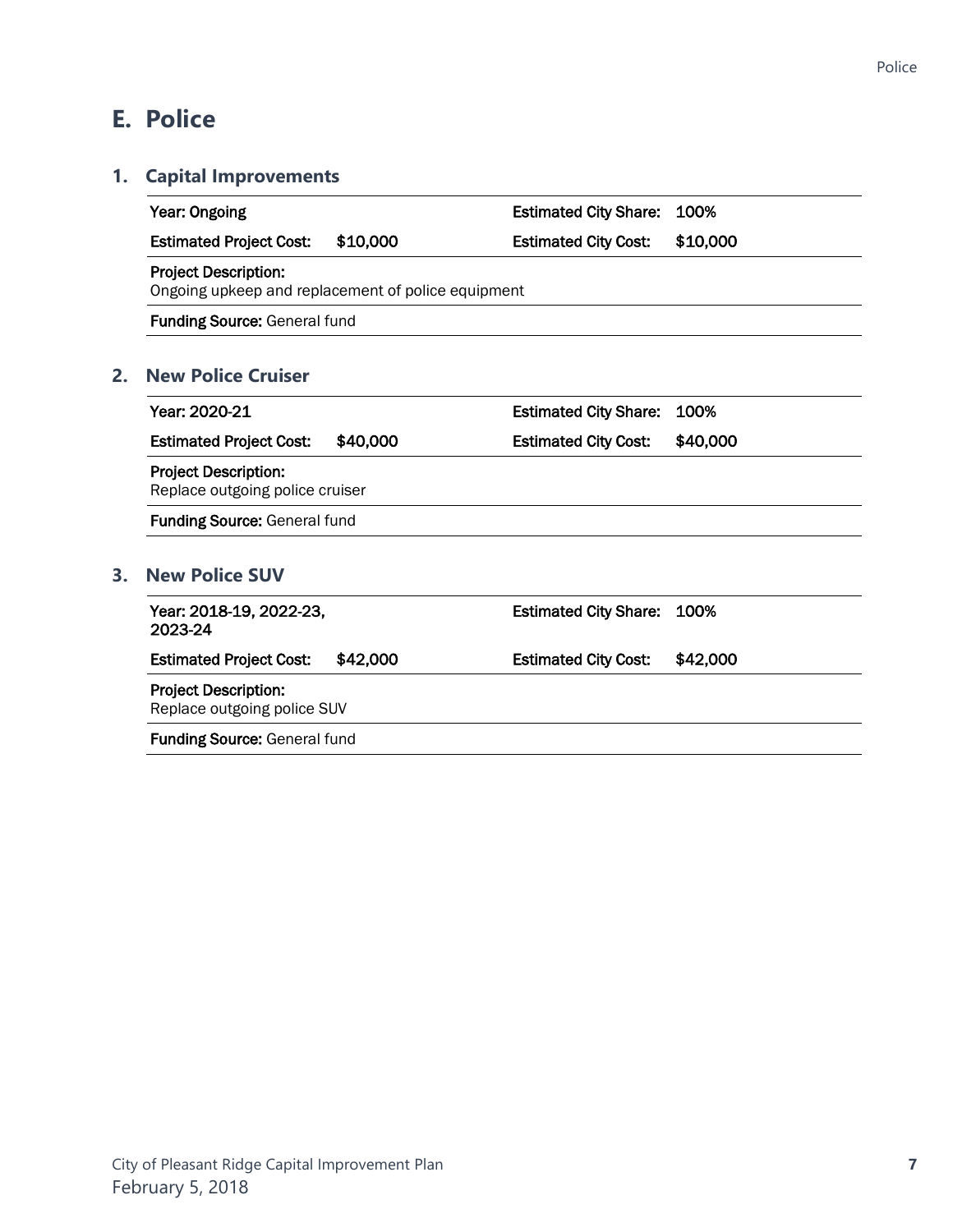# <span id="page-11-0"></span>**F. Professional Services**

### <span id="page-11-1"></span>**1. Parks and Recreation Master Plan**

| Year: 2018-19                                                                     |          | <b>Estimated City Share: 100%</b> |          |  |  |
|-----------------------------------------------------------------------------------|----------|-----------------------------------|----------|--|--|
| <b>Estimated Project Cost:</b>                                                    | \$10,000 | <b>Estimated City Cost:</b>       | \$10,000 |  |  |
| <b>Project Description:</b><br>5-Year update of parks and recreation master plan. |          |                                   |          |  |  |
| <b>Funding Source: General fund</b>                                               |          |                                   |          |  |  |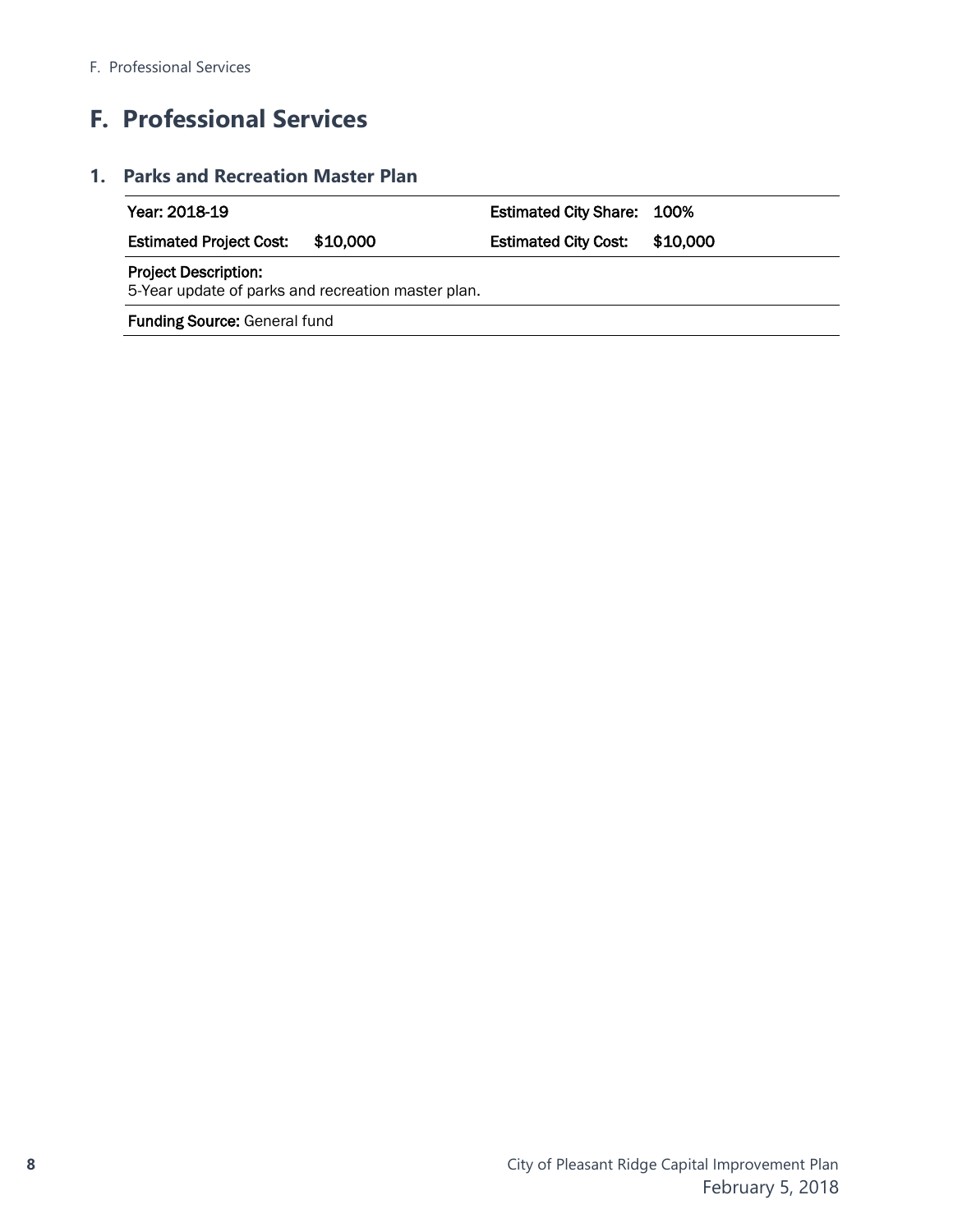### <span id="page-12-0"></span>**G. Water and Sewer**

# <span id="page-12-1"></span>**1. Sewer Inspection and Cleaning** Year: 2018-2024 Estimated City Share: 100% Estimated Project Cost: \$55,000 Estimated City Cost: \$55,000 Project Description: Inspect and clean combined sewer system. The project has been bid out and will be funded at \$55,000 per year (average) over the period covered by this CIP. Funding Source: Water and sewer enterprise fund **2. Water Meter Head Replacement**

<span id="page-12-2"></span>

| Year: 2019-21                     | <b>Estimated City Share: 100%</b> |  |  |
|-----------------------------------|-----------------------------------|--|--|
| Estimated Project Cost: \$200,000 | Estimated City Cost: \$200,000    |  |  |

#### Project Description:

Replace water meter heads city-wide. The project is anticipated to occur in the summer of 2019, and will be spread across two budget years. Water meter heads were last replaced in the mid-2000's and have about a 15-year lifespan.

Funding Source: Water and sewer enterprise fund